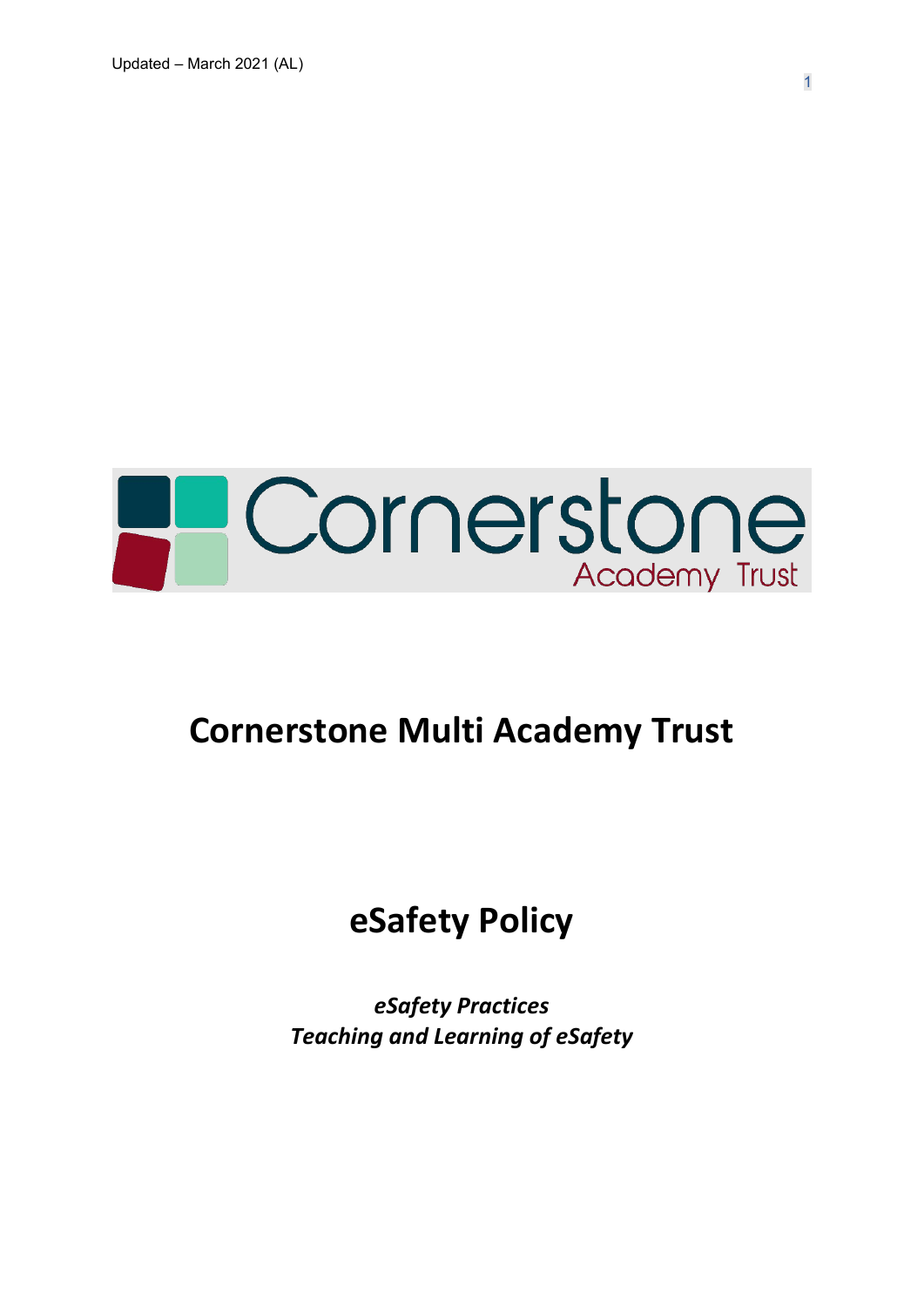## **eSafety Practices**

#### Introduction

Cornerstone Academy Trust creates and promotes a challenging learning environment that inspires children to achieve high standards and become life-long learners.

The Academy Trust has high expectations, builds children's confidence, and ensures success for all. We seek to foster creative thinkers, inquisitive questioners and avid problem solvers with flexible skills, who are successful communicators. Children learn to collaborate effectively at all levels, including working with our international partners and are able to adapt to the needs of a diverse and fast changing society.

New technologies play a valuable part in fulfilling the above. These new technologies have become integral to the lives of children and young people in today's society, both within schools and in their lives outside school. Significant educational benefits should result from curriculum internet use, including access to information from around the world and the ability to communicate widely. Internet safety depends on the Staff, the trust board, parents and carers to take responsibility for the use of the internet.

The internet is an essential element in  $21<sup>st</sup>$  century life for education, business and social interaction. The School has a duty to provide children with quality internet access as part of their learning experience. The purpose of internet use in the School is to raise educational standards, to promote pupil achievement and to support the professional work of the Staff.

#### How pupils are protected from harm on the internet

- EYFS will only use nominated internet sites under close supervision.
- In KS1 pupils will access a wider range of sites, including search and self-guided, whilst under supervision.
- At KS2, pupils will be given a greater autonomy to use the internet, but under the specific guidance of teachers, and after they have shown they understand the principles of safe internet use
- The School will filter and monitor access to the internet for pupils
- Staff will exercise professional and reasonable precaution to ensure that pupils access only appropriate material
- Parents will be helped to understand how to keep children safe online

However, the use of these new technologies can put young people at risk within and outside the school. Some of the dangers they may face include:

- Access to illegal, harmful or inappropriate images or other content
- Unauthorised access to / loss of / sharing of personal information
- The risk of inappropriate contact including grooming by those with whom they make contact on the internet.
- The sharing / distribution of personal images without an individual's consent or knowledge
- Inappropriate communication / contact with others, including strangers
- Cyber-bullying
- Access to unsuitable video / internet games
- An inability to evaluate the quality, accuracy and relevance of information on the internet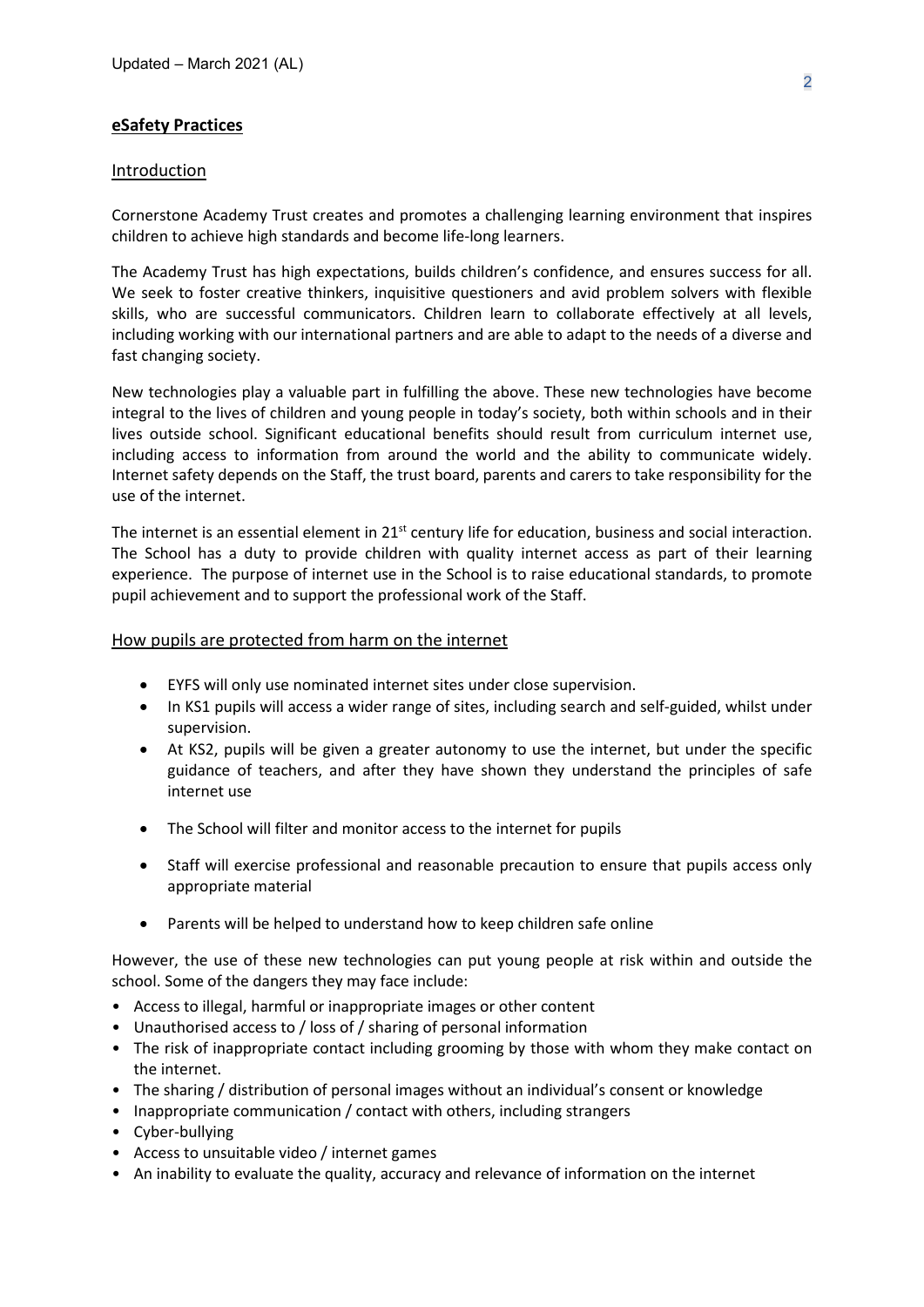- Downloading copyright material including music or video
- The potential for excessive use which may impact on the social and emotional development and learning of the young person.

This policy applies to all members of the school community (including staff, students / pupils, trustees, volunteers, parents / carers, visitors, community users) who have access to and are users of school ICT systems, both in and out of school.

The Education and Inspections Act 2006 empowers Headteachers, to such extent as is reasonable, to regulate the behaviour of students / pupils when they are off the school site and empowers members of staff to impose disciplinary penalties for inappropriate behaviour. This is pertinent to incidents of cyber-bullying, or other e-safety incidents covered by this policy, which may take place out of school, but is linked to membership of the school.

The school will deal with such incidents within this policy and associated behaviour and anti-bullying policies and will, where known, inform parents / carers of incidents of inappropriate e-safety behaviour that take place out of school.

## **Roles and Responsibilities**

#### Trustees:

The school governing body has a statutory responsibility for child protection and health and safety, and elements of these will include internet safety. Governors are responsible for the approval of the E-Safety Policy and for reviewing the effectiveness of the policy. This will be carried out by the Trustees / Local Area Board; receiving regular information about e-safety incidents and monitoring reports. A member of the Governing Body (Ken Dyson) is the E-Safety Governor. The role of the E-Safety Governor will include:

- regular meetings with the E-Safety Co-ordinator
- regular monitoring of e-safety incident logs
- regular monitoring of filtering / change control logs
- reporting to relevant Governors committee / meeting

They should also be aware of the issues and risks of using ICT in the school, alongside the benefits, particularly with regard to the internet and other communications technologies. They should ensure that appropriate funding is authorised for internet safety solutions, training and other activities as recommended by the CEO, as part of the wider remit of the trust board with regard to school budgets.

#### **Headteacher and Leadership Team:**

- The Headteacher is responsible for ensuring the safety (including e-safety) of members of the school community, though the day to day responsibility for e-safety will be delegated to the E-Safety Co-ordinator / Officer.
- The CEO/ Heads of Schools and Senior Leaders are responsible for ensuring that the E-Safety Coordinator and other relevant staff receive suitable CPD to enable them to carry out their e-safety roles and to train other colleagues, as relevant
- The Headteacher / Senior Leaders will ensure that there is a system in place to allow for monitoring and support of those in school who carry out the internal e-safety monitoring role. This is to provide a safety net and also support to those colleagues who take on important monitoring roles.
- The Leadership team are aware of the procedures to be followed in the event of a serious e-safety allegation being made against a member of staff.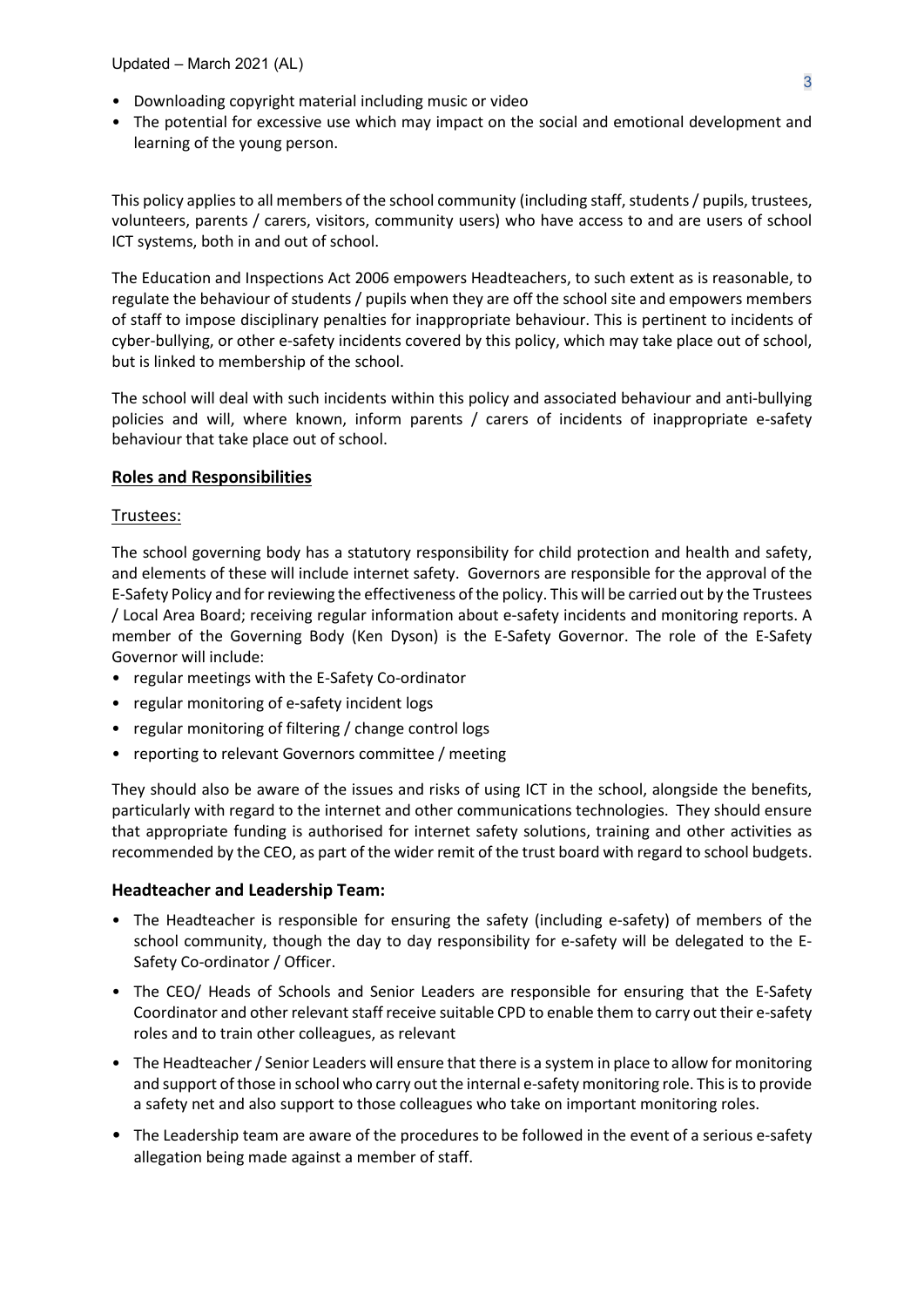#### E-Safety Co-ordinator

- Takes day to day responsibility for e-safety issues and has a leading role in establishing and reviewing the school e-safety policies / documents
- Ensures that all staff are aware of the procedures that need to be followed in the event of an esafety incident taking place.
- Provides training and advice for staff
- receives reports of e-safety incidents and creates a log of incidents to inform future e-safety developments
- meets regularly with E-Safety trustee and team to discuss current issues, review incident logs and filtering / change control logs
- attends relevant meeting / committee of Governors
- reports regularly to Senior Leadership Team
- incidents will be dealt with in accordance to the school's disciplinary policy
- that the school's ICT infrastructure is secure and is not open to misuse or malicious attack
- that the school meets the e-safety technical requirements
- that users may only access the school's networks through a properly enforced password protection policy
	- Pupils are automatically assigned a password, that is normally two syllable with a two digit number at the end. They keep this password until it needs changing, such as if compromised
- the trust uses the SWGFL filtering system, lightspeed / smoothwall filtering solutions on all school devices, and eSafe filtering and key/screen logging software on all school windows devices.
- that the use of the network / office365 / remote access / email / Instant messaging / video conferencing is regularly monitored in order that any misuse / attempted misuse can be reported to the Leadership Team for investigation / action / sanction
- that monitoring software / systems are implemented and updated as agreed in trust policies

#### Teaching, Support Staff and Trustees:

Are responsible for ensuring that:

- they have an up to date awareness of e-safety matters and of the current school e-safety policy and practices
- they have read, understood and signed the trust Staff Acceptable Use Policy / Agreement (AUP)
- they report any suspected misuse or problem to the Leadership team for investigation / action / sanction
- digital communications with students / pupils (email / office365 / voice / social networking / public networks / instant messaging / video conferencing) should be on a professional level and only carried out using official school systems
- e-safety issues are embedded in all aspects of the curriculum and other school activities
- students / pupils understand and follow the school e-safety and acceptable use policy
- students / pupils have a good understanding of research skills and the need to avoid plagiarism and uphold copyright regulations
- they monitor ICT activity in lessons, extra-curricular and extended school activities
- they are aware of e-safety issues related to the use of mobile phones, cameras and handheld devices and that they monitor their use and implement current school policies with regard to these devices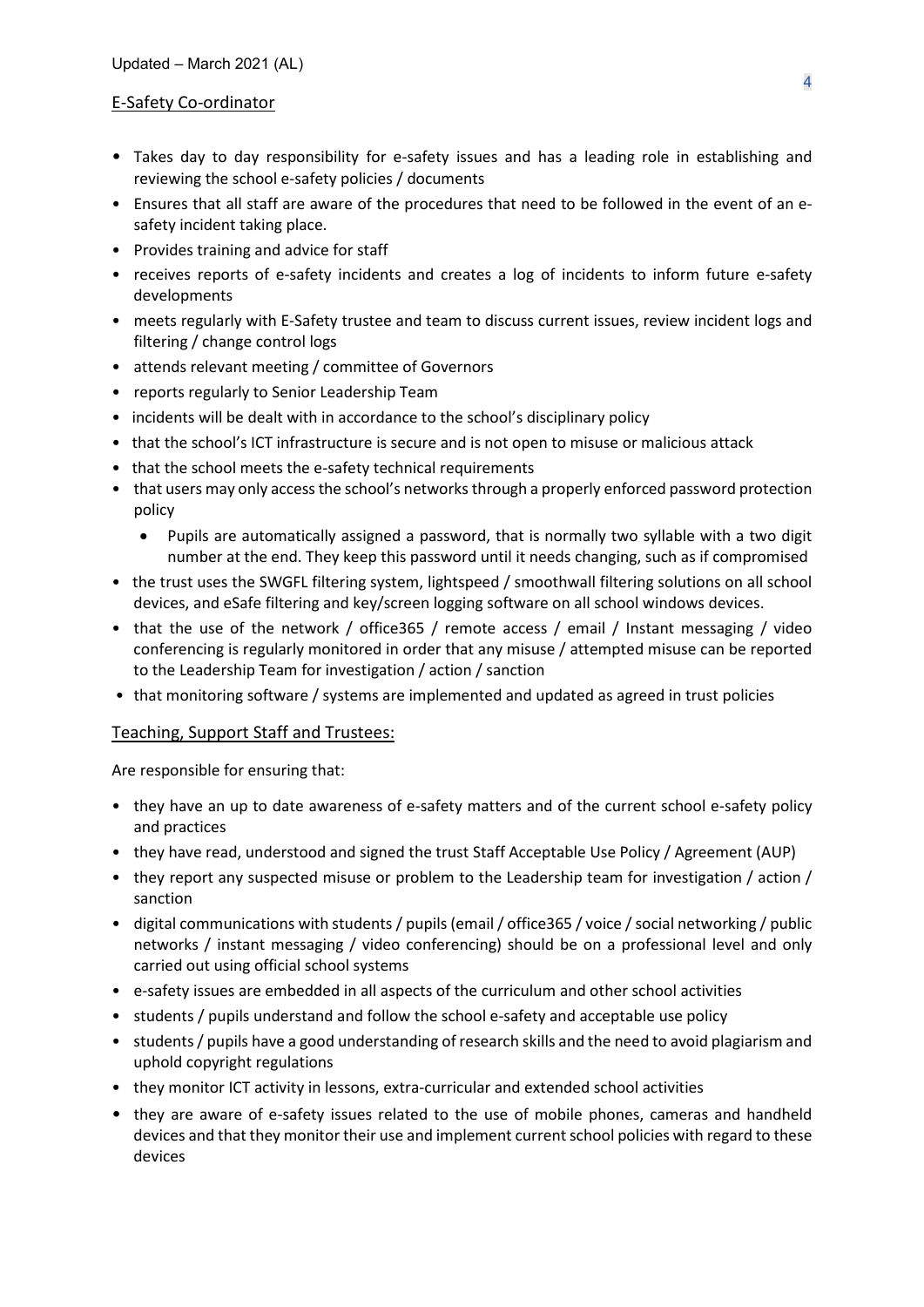• in lessons where internet use is pre-planned students / pupils should be guided to sites checked as suitable for their use and that processes are in place for dealing with any unsuitable material that is found in internet searches

# Designated Person for Safeguarding

Will be trained in e-safety issues and be aware of the potential for serious child protection issues to arise from:

- sharing of personal data
- access to illegal / inappropriate materials
- inappropriate on-line contact with adults / strangers
- potential or actual incidents of grooming
- cyber-bullying

# E-Safety Group

Members of the E-safety Group will assist the E-Safety lead / Officer (or another relevant person, as above) with:

- the production / review / monitoring of the school e-safety policy / documents.
- the production / review / monitoring of the school filtering policy (if the school chooses to have one) and requests for filtering changes.
- mapping and reviewing the e-safety curricular provision ensuring relevance, breadth and progression
- monitoring network / internet / incident logs
- consulting stakeholders including parents / carers and the students / pupils about the e-safety provision
- monitoring improvement actions identified through use of the 360-degree safe self-review tool

# Pupils

- are responsible for using the school ICT systems in accordance with the Student / Pupil Acceptable Use Policy, which they sign as part of learning that they are responsible for what they do on a computer and online. (note - at EYFS/KS1 it would be expected that parents / carers would sign on behalf of the pupils)
- have a developing understanding of research skills and appreciate the need to avoid plagiarism by always showing when you have quoted someone else's work.
- need to understand the importance of reporting abuse, misuse or access to inappropriate materials and know how to do so
- will be expected to know and understand school policy on the use of mobile phones, digital cameras and handheld devices. They should also know and understand school policies on the taking / use of images and on cyber-bullying.
- should understand the importance of adopting good e-safety practice when using digital technologies out of school and realise that the school's E-Safety Policy covers their actions out of school, if related to their membership of the school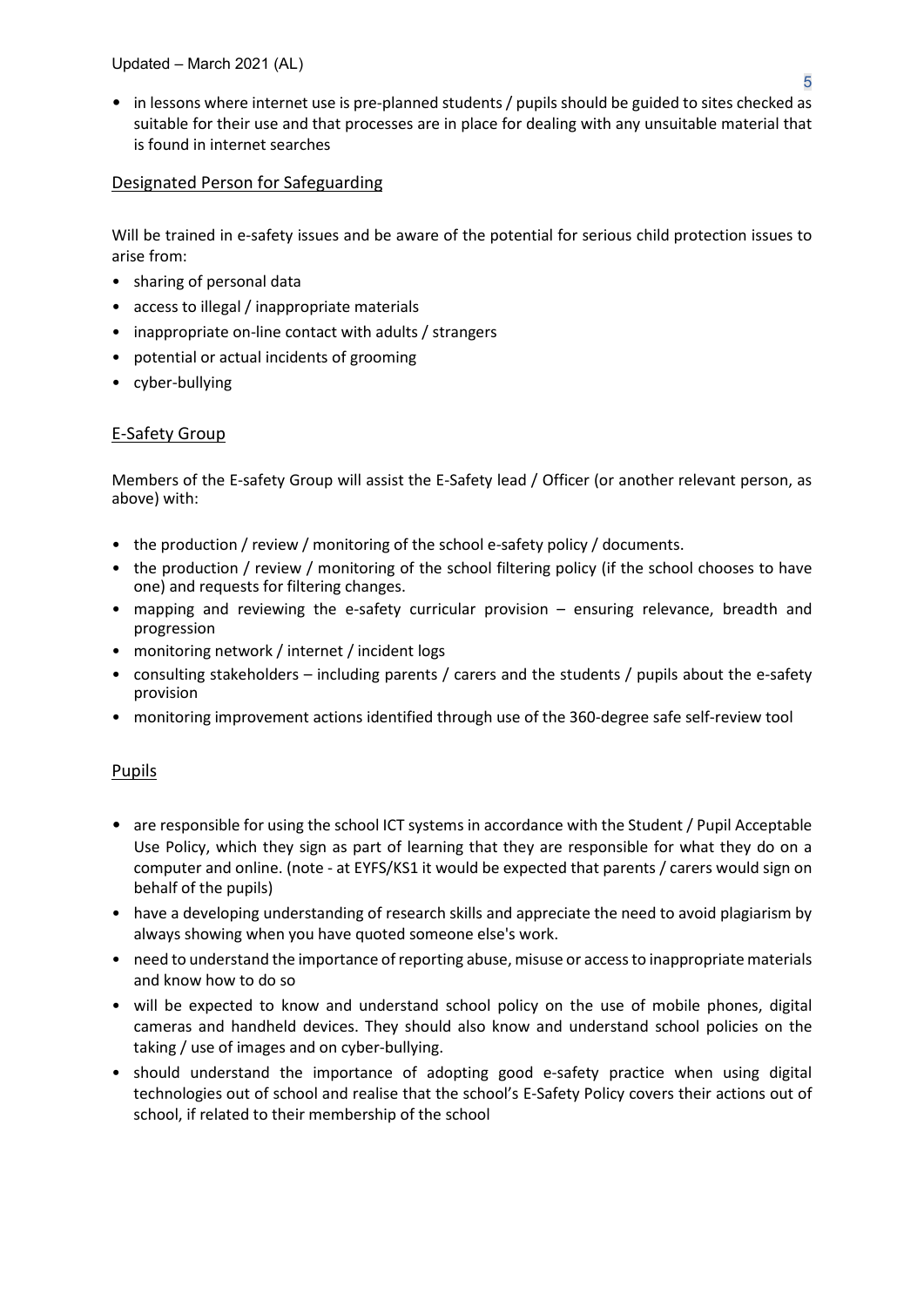## Teaching and Learning of eSafety

Whilst regulation and technical solutions are very important, their use must be balanced by educating students / pupils to take a responsible approach. The education of students / pupils in e-safety is therefore an essential part of the school's e-safety provision. Children and young people need the help and support of the school to recognise and avoid e-safety risks and build their resilience. E-Safety education will be provided in the following ways:

- A planned e-safety programme will be delivered as part of their education and will be regularly revisited – this will cover both the use of ICT and new technologies in school and outside school
- The trust approach uses the progressive planning provided by South West Grid For Learning, in conjunction with the CEOP 'ThinkYouKnow' resources and Childline material.
- Key e-safety messages should be reinforced as part of a planned programme of assemblies and tutorial / pastoral activities
- Students / pupils should be taught in all lessons to be critically aware of the materials / content they access on-line and be guided to validate the accuracy of information
- Students / pupils should be helped to understand the need for the student / pupil AUP and encouraged to adopt safe and responsible use of ICT, the internet and mobile devices both within and outside school
- Staff should act as good role models in their use of ICT, the internet and mobile devices
- In lessons where internet use is pre-planned, it is best practice that students / pupils should be guided to sites checked as suitable for their use and that processes are in place for dealing with any unsuitable material that is found in internet searches.
- Where pupils can freely search the internet, staff should be vigilant in monitoring the content of the websites the young people visit.
- It is accepted that from time to time, for good educational reasons, students may need to research topics (e.g. racism, drugs and discrimination) that would normally result in internet searches being blocked. In such a situation, staff can request that the Technical Staff (or other relevant designated person) can temporarily remove those sites from the filtered list for the period of study. Any request to do so, should be auditable, with clear reasons for the need.

## Parents and Carers

Parents / Carers play a crucial role in ensuring that their children understand the need to use the internet / mobile devices in an appropriate way. Research shows that many parents and carers do not fully understand the issues and are less experienced in the use of ICT than their children. The school will therefore take every opportunity to help parents understand these issues through parents' evenings, newsletters, letters, website / VLE and information about national / local e-safety campaigns / literature. Parents and carers will be encouraged to support the school in promoting good e-safety practice and to follow guidelines on the appropriate use of:

- digital and video images taken at school events
- access to parents' sections of the website and on-line student / pupil records
- their children's personal devices in the school (where this is allowed)

Parents and carers will be responsible for:

- endorsing (by signature) the Pupil Acceptable Use Policy
- accessing the school website / on-line pupil records systems in accordance with the relevant school Acceptable Use Policy.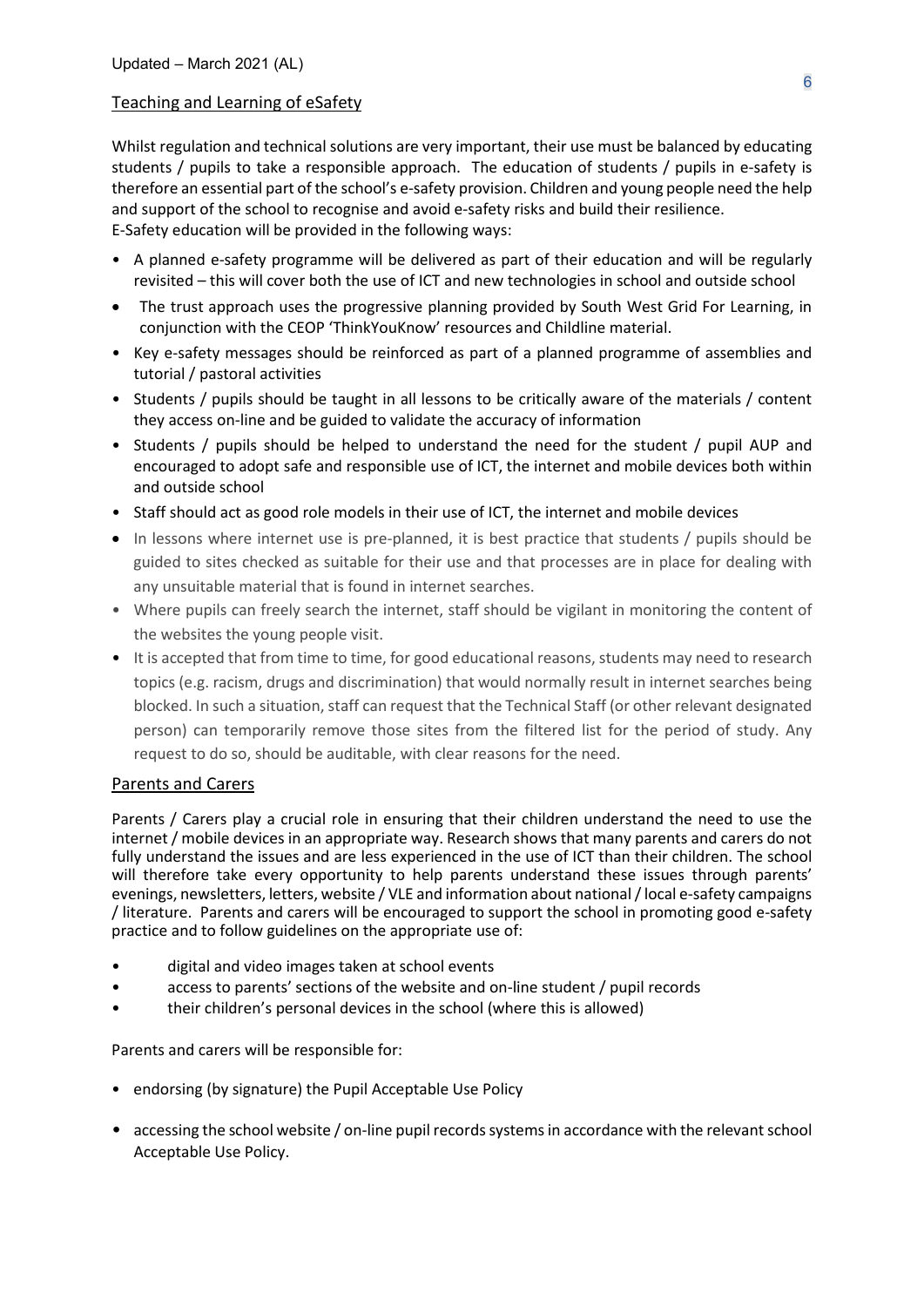Many parents and carers have only a limited understanding of e-safety risks and issues, yet they play an essential role in the education of their children and in the monitoring / regulation of the children's on-line experiences. Parents often either underestimate or do not realise how often children and young people come across potentially harmful and inappropriate material on the internet and are often unsure about what they would do about it. "There is a generational digital divide". (Byron Report).

The school will therefore seek to provide information and awareness to parents and carers through:

- Curriculum activities
- Letters, newsletters, web site, Office365
- Parents evenings
- Adult learning courses
- High profile events / campaigns e.g. Safer Internet Day
- Reference to the SWGfL Safe website (nb the SWGfL "Golden Rules" for parents)

The school will offer family learning courses in ICT, media literacy and e-safety so that parents and children can together gain a better understanding of these issues. Messages to the public around e safety should also be targeted towards grandparents and other relatives as well as parents. Everyone has a role to play in empowering children to stay safe while they enjoy these new technologies, just as it is everyone's responsibility to keep children safe in the non-digital world.

#### Staff/Volunteers

It is essential that all staff receive e-safety training and understand their responsibilities, as outlined in this policy. Training will be offered as follows:

- Regular sessions of formal e-safety training will be made available to staff. An audit of the e-safety training needs of all staff will be carried out regularly. It is expected that some staff will identify esafety as a training need within the performance management process.
- All new staff should receive e-safety training as part of their induction programme, ensuring that they fully understand the school e-safety policy and Acceptable Use Policies
- The E-Safety Coordinator (or other nominated person) will provide advice / guidance / training as required to individuals as required.

## Trustees and Local Area Board

Trustees should take part in e-safety training / awareness sessions, with particular importance for those who are members of any sub-committee / group involved in technology / e-safety / health and safety / child protection. This may be offered in a number of ways:

- Attendance at training provided by the Local Authority / National Governors Association / or other relevant organisation (e.g. SWGfL).
- Participation in school training / information sessions for staff or parents (this may include attendance at the assemblies / lessons).

## Curriculum

E-safety should be a focus in all areas of the curriculum and staff should reinforce e-safety messages in the use of ICT across the curriculum.

When using digital images, staff should inform and educate students / pupils about the risks associated with the taking, use, sharing, publication and distribution of images. In particular, they should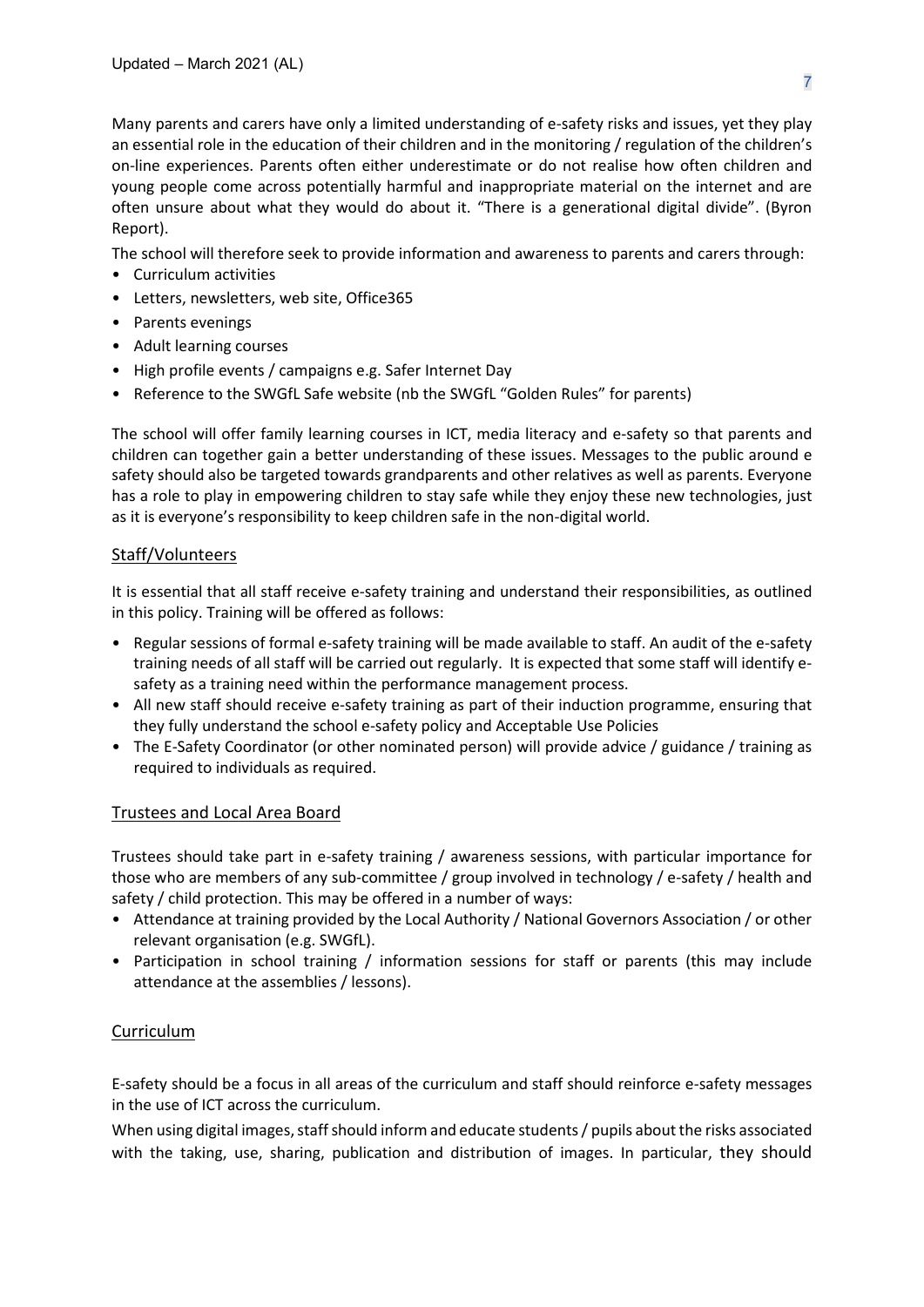Updated – March 2021 (AL)

recognise the risks attached to publishing their own images on the internet e.g. on social networking sites.

- Staff are allowed to take digital / video images to support educational aims, but must follow school procedures concerning the sharing, distribution and publication of those images. Those images should only be taken on school equipment, the personal equipment of staff should not be used for such purposes. Staff must not share / distribute any images unless consent has been given by parents and the leadership team.
- Care should be taken when taking digital / video images to ensure that the school is not led into disrepute.
- Students' / Pupils' full names will not be used anywhere on a website or blog, particularly in association with photographs.
- Written permission from parents or carers will be obtained before photographs of students / pupils are published on the school website

## Data Protection

Personal data is any information that, when combined with other information, could be used to identify an individual ("natural born person"). This brings a wide range of information within the scope of what is considered personal data.

This includes clear personal data, such as:

- Name
- Address
- Date of birth
- Email address
- Login details

But also data such as:

- Test scores (as this could be combined with other data to identify an individual)
- Car number plates

Extra precautions must be taken with special category data, such as:

- Medical or health information
- Race or ethnic origin
- Religion or politics

Data which could refer to a group of 5 or less is generally considered personal data.

Whenever personal data is collected, processed, stored, or destroyed, this must be in compliance with the General Data Protection Regulation (GDPR)

All personal data must be for a specific purpose, and have a lawful basis for processing, in line with the school's data policies.

All staff must ensure that they take the utmost care to protect personal data, and to ensure that pupils do the same.

Protection for this data includes: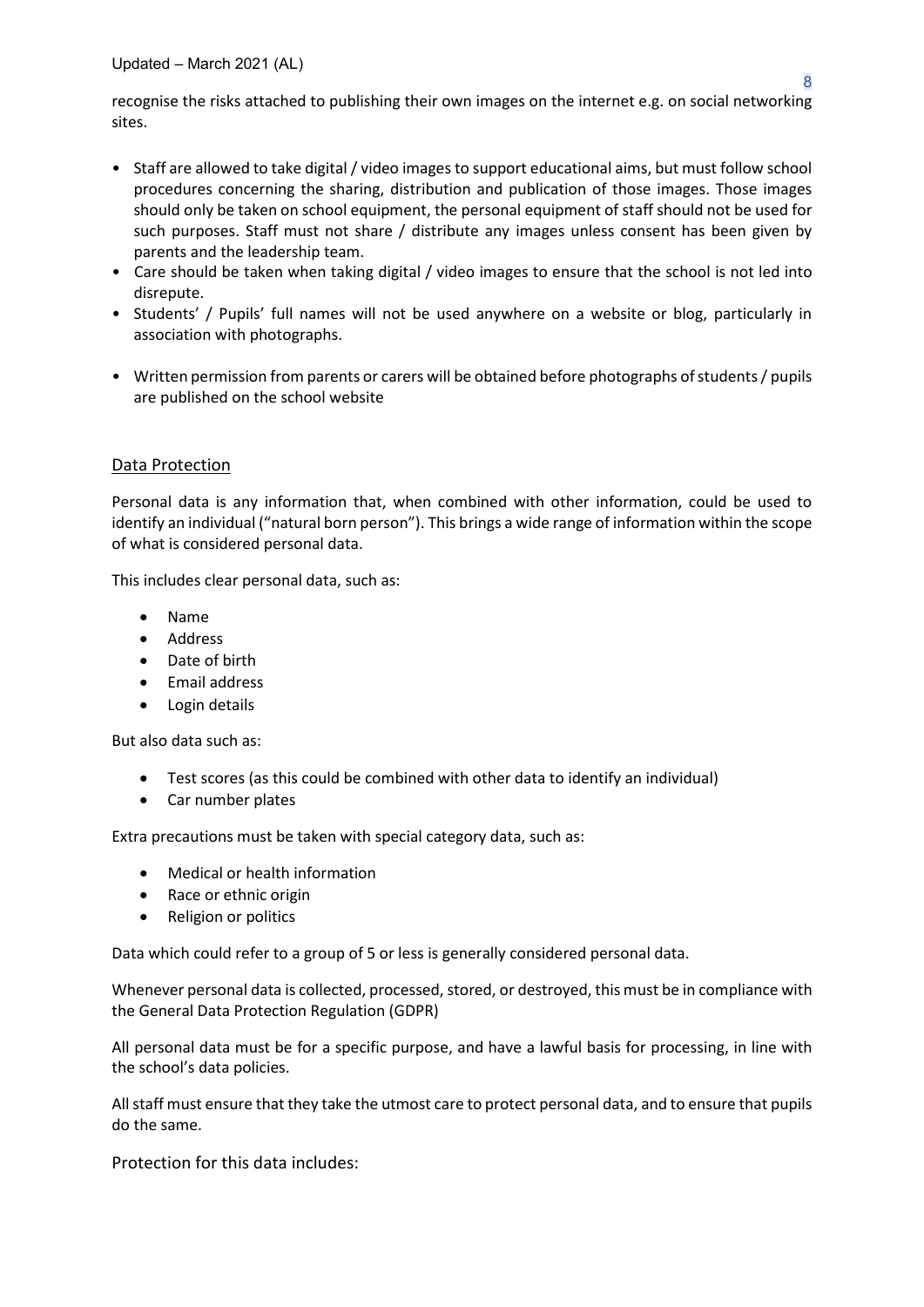- Only holding it in ways approved in the trust's data retention policy
- Following good security practice by always locking workstations, using a secure password
- Not transferring the data in insecure ways

In the event that any member of staff believes that personal data has, or might have been, handled or disclosed in a way outside of the data retention policy they MUST inform the data protection officer (Graham Newbery) immediately. Data breaches may have to be notified to the information commissioner within 72 hours of discovery, so time is of the essence.

## **Social Media - Protecting Professional Identity**

All schools, academies and local authorities have a duty of care to provide a safe learning environment for pupils and staff. Schools/academies and local authorities could be held responsible, indirectly for acts of their employees in the course of their employment. Staff members who harass, cyberbully, discriminate on the grounds of sex, race or disability or who defame a third party may render the *school / academy* or local authority liable to the injured party. Reasonable steps to prevent predictable harm must be in place.

The school provides the following measures to ensure reasonable steps are in place to minimise risk of harm to pupils, staff and the school through limiting access to personal information:

- Training to include: acceptable use; social media risks; checking of settings; data protection; reporting issues Clear reporting guidance, including responsibilities, procedures and sanctions
- Risk assessment, including legal risk

School staff should ensure that:

- No reference should be made in social media to students / pupils, parents / carers or school staff
- They do not engage in online discussion on personal matters relating to members of the school community
- Personal opinions should not be attributed to the *school /academy* or local authority
- Security settings on personal social media profiles are regularly checked to minimise risk of loss of personal information.

The *school's / academy's* use of social media for professional purposes will be checked regularly by the senior risk officer and e-safety committee to ensure compliance with the Social Media, Data Protection, Communications, Digital Image and Video Policies.

## Unsuitable / inappropriate activities

The school believes that the activities referred to in the following section would be inappropriate in a school context and that users, as defined below, should not engage in these activities in school or outside school when using school equipment or systems. The school policy restricts certain internet usage as follows: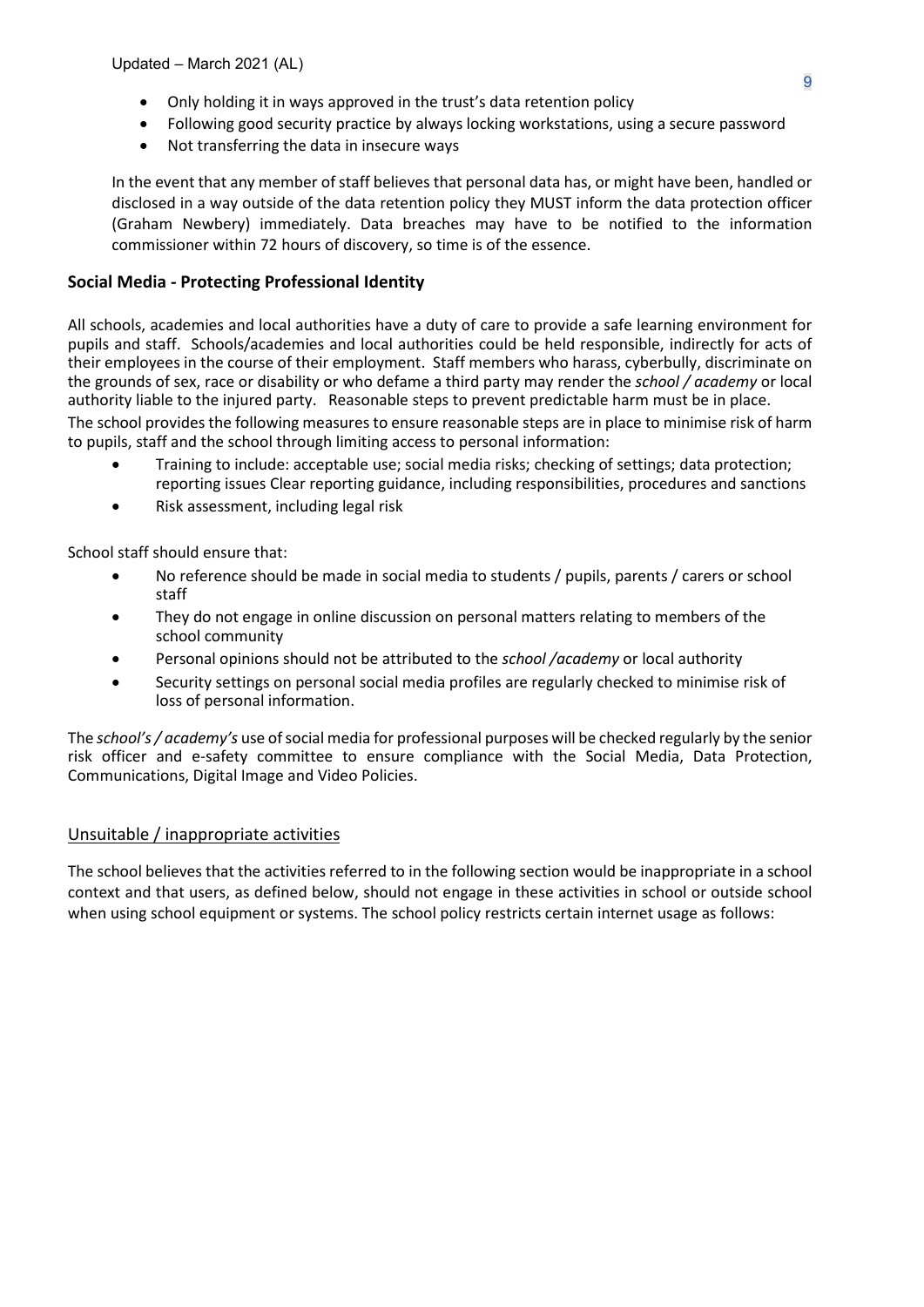|                                                                                                                                                                          | <b>User Actions</b>                                                                                                                                             | Acceptable | Acceptable at<br>certain times | nominated users<br>Acceptable for | Unacceptable | Unacceptable<br>and illegal |
|--------------------------------------------------------------------------------------------------------------------------------------------------------------------------|-----------------------------------------------------------------------------------------------------------------------------------------------------------------|------------|--------------------------------|-----------------------------------|--------------|-----------------------------|
|                                                                                                                                                                          | child sexual abuse images                                                                                                                                       |            |                                |                                   |              | ü                           |
|                                                                                                                                                                          | promotion or conduct of illegal acts,<br>e.g. under the child protection,<br>obscenity, computer misuse and<br>fraud legislation                                |            |                                |                                   |              | ü                           |
|                                                                                                                                                                          | adult material that potentially<br>breaches the Obscene Publications<br>Act in the UK                                                                           |            |                                |                                   |              | ü                           |
| Users shall not visit<br>Internet sites, make,                                                                                                                           | criminally racist material in UK                                                                                                                                |            |                                |                                   |              | ü                           |
| post, download, upload,                                                                                                                                                  | pornography                                                                                                                                                     |            |                                |                                   | ü            |                             |
| data transfer,<br>communicate or pass on,<br>material, remarks,<br>proposals or comments<br>that contain or relate to:                                                   | promotion of any kind of<br>discrimination                                                                                                                      |            |                                |                                   | ü            |                             |
|                                                                                                                                                                          | promotion of racial or religious<br>hatred                                                                                                                      |            |                                |                                   | ü            |                             |
|                                                                                                                                                                          | threatening behaviour, including<br>promotion of physical violence or<br>mental harm                                                                            |            |                                |                                   | ü            |                             |
|                                                                                                                                                                          | any other information which may be<br>offensive to colleagues or breaches<br>the integrity of the ethos of the<br>school or brings the school into<br>disrepute |            |                                |                                   | ü            |                             |
| Using school systems to run a private business                                                                                                                           |                                                                                                                                                                 |            |                                |                                   | ü            |                             |
| Use systems, applications, websites or other mechanisms that<br>bypass the filtering or other safeguards employed by SWGfL and<br>/ or the school                        |                                                                                                                                                                 |            |                                |                                   | ü            |                             |
| Uploading, downloading or transmitting commercial software or<br>any copyrighted materials belonging to third parties, without the<br>necessary licensing permissions    |                                                                                                                                                                 |            |                                |                                   | ü            |                             |
| Revealing or publicising confidential or proprietary information<br>(e.g. financial / personal information, databases, computer /<br>network access codes and passwords) |                                                                                                                                                                 |            |                                |                                   | ü            |                             |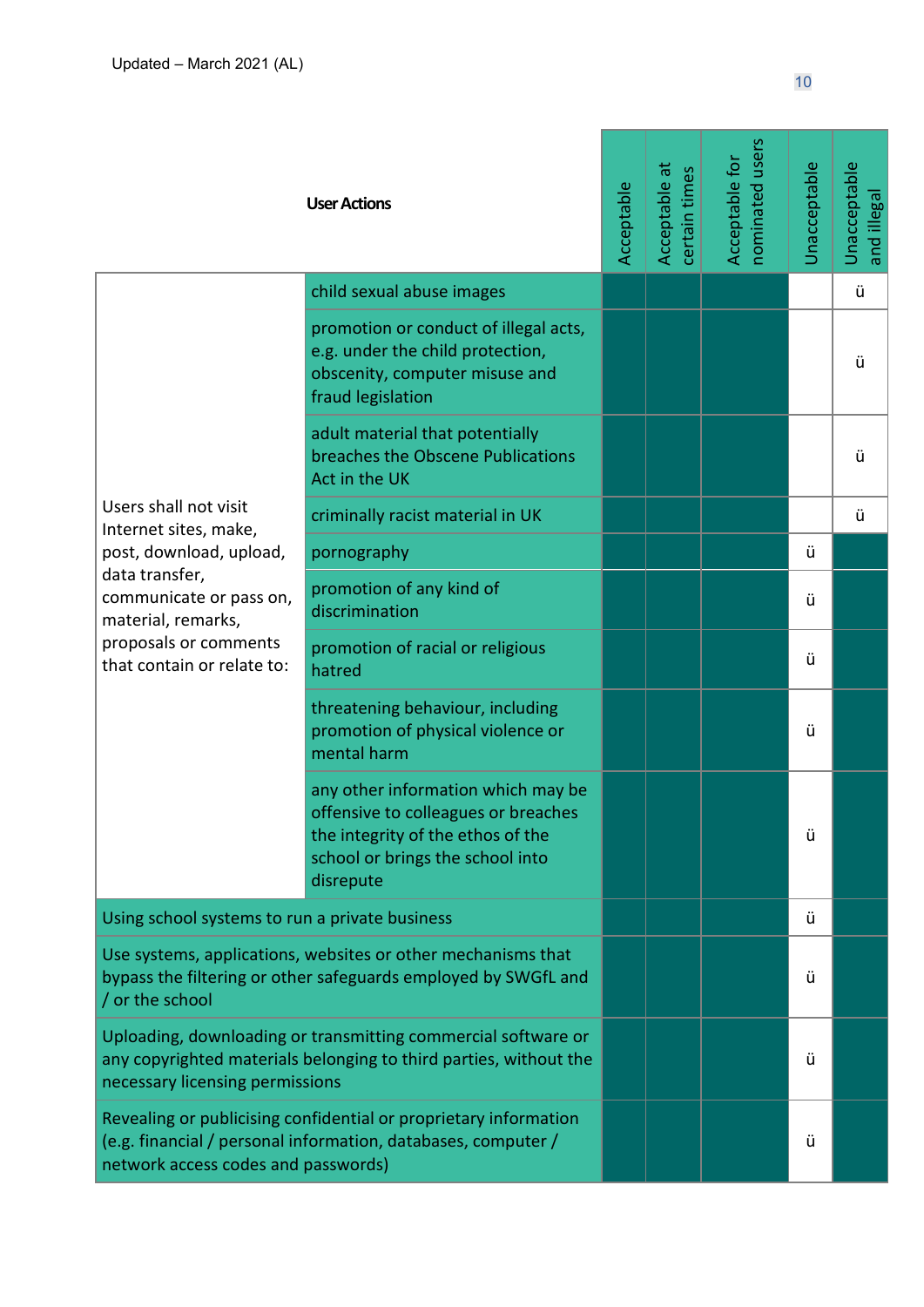| Creating or propagating computer viruses or other harmful files                                                                                                                          |   |   | ü |  |
|------------------------------------------------------------------------------------------------------------------------------------------------------------------------------------------|---|---|---|--|
| Carrying out sustained or instantaneous high volume network<br>traffic (downloading / uploading files) that causes network<br>congestion and hinders others in their use of the internet |   |   | ü |  |
| On-line gaming (educational)                                                                                                                                                             | ü |   |   |  |
| On-line gaming (non educational)                                                                                                                                                         |   |   | ü |  |
| On-line gambling                                                                                                                                                                         |   |   | ü |  |
| On-line shopping / commerce                                                                                                                                                              | ü |   |   |  |
| File sharing                                                                                                                                                                             |   |   | ü |  |
| Use of social networking sites                                                                                                                                                           |   | ü |   |  |
| Use of video broadcasting e.g. YouTube                                                                                                                                                   |   | ü |   |  |

If there is any suspicion that the web site(s) concerned may contain child abuse images, or if there is any other suspected illegal activity, i.e.:

- child sexual abuse images
- adult material which potentially breaches the Obscene Publications Act
- criminally racist material
- other criminal conduct, activity or materials

refer to the right-hand side of the Flowchart for responding to online safety incidents and report immediately to the police.

The SWGfL flow chart – below and http://www.swgfl.org.uk/safety/default.asp should be consulted and actions followed in line with the flow chart, in particular the sections on reporting the incident to the police and the preservation of evidence.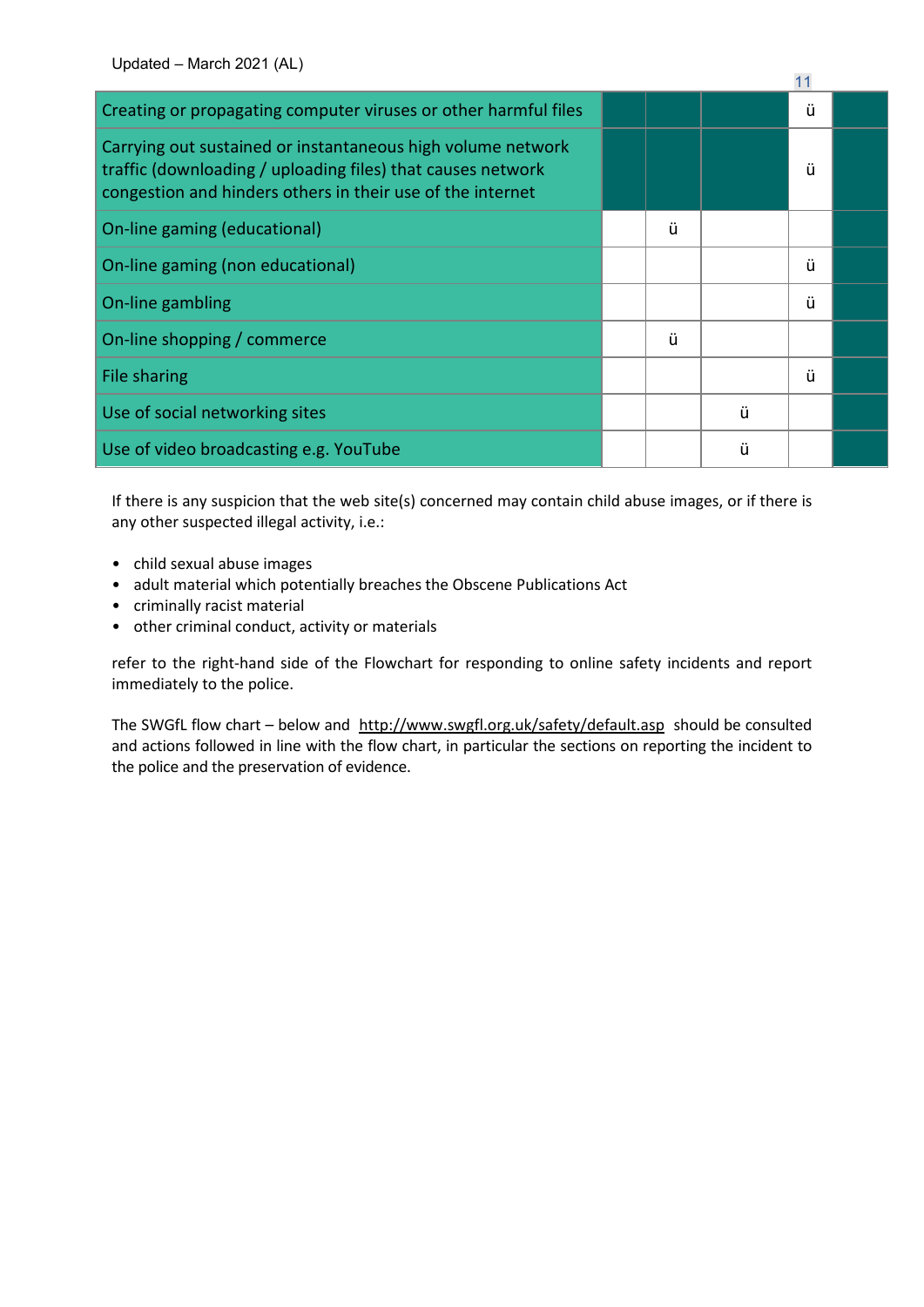

## **Other Incidents**

It is hoped that all members of the school community will be responsible users of digital technologies, who understand and follow school / academy policy. However, there may be times when infringements of the policy could take place, through careless or irresponsible or, very rarely, through deliberate misuse.

#### **In the event of suspicion, all steps in this procedure should be followed:**

- Have more than one senior member of staff involved in this process. This is vital to protect individuals if accusations are subsequently reported.
- Conduct the procedure using a designated computer that will not be used by young people and if necessary can be taken off site by the police should the need arise. Use the same computer for the duration of the procedure.
- It is important to ensure that the relevant staff should have appropriate internet access to conduct the procedure, but also that the sites and content visited are closely monitored and recorded (to provide further protection).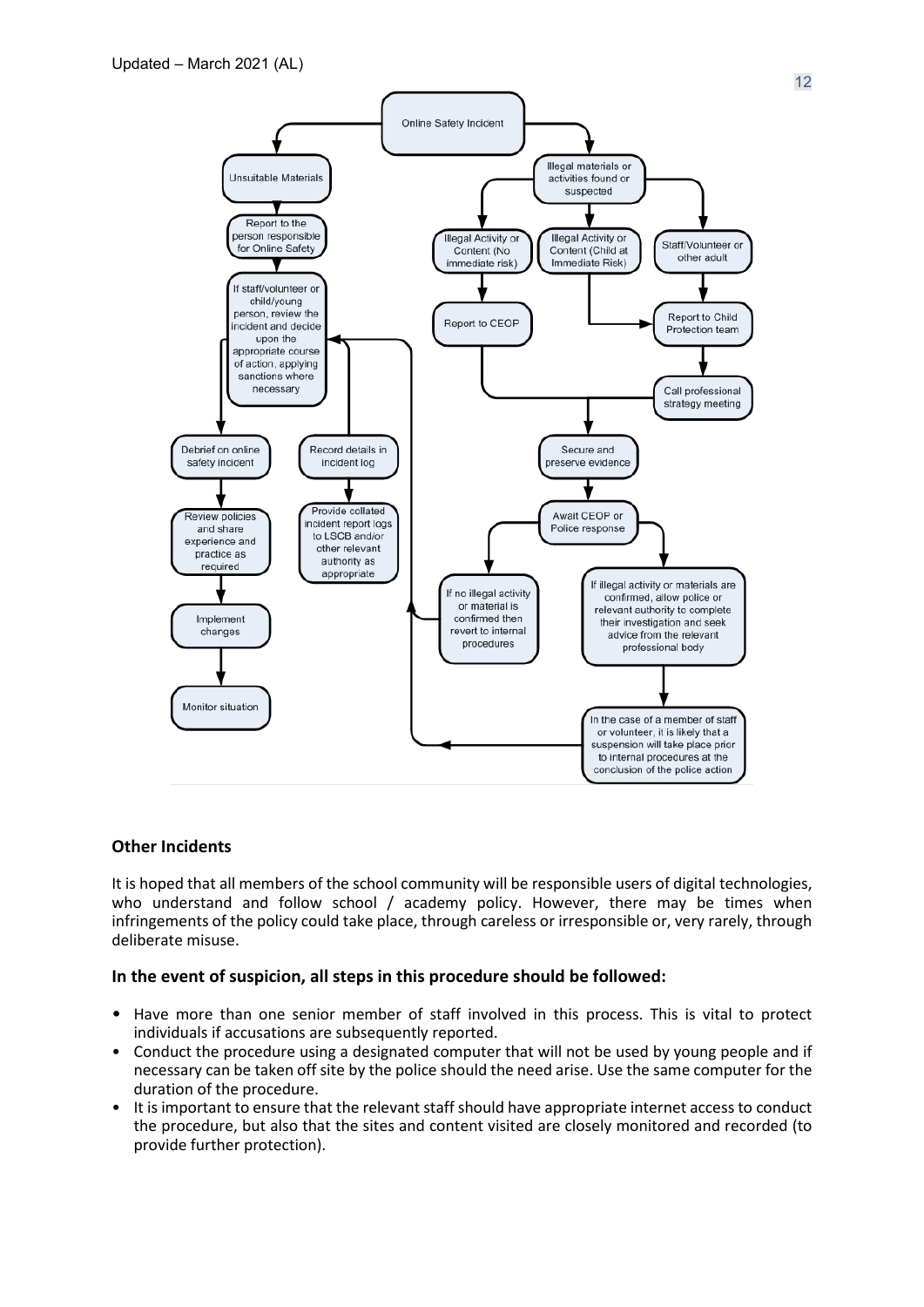Updated – March 2021 (AL)

- Record the URL of any site containing the alleged misuse and describe the nature of the content causing concern. It may also be necessary to record and store screenshots of the content on the machine being used for investigation. These may be printed, signed and attached to the form (except in the case of images of child sexual abuse – see below)
- Once this has been completed and fully investigated the group will need to judge whether this concern has substance or not. If it does then appropriate action will be required and could include the following:
	- Internal response or discipline procedures
	- Involvement by Local Authority or national / local organisation (as relevant).
	- Police involvement and/or action
	- If content being reviewed includes images of Child abuse then the monitoring should be halted and referred to the Police immediately. Other instances to report to the police would include:
	- incidents of 'grooming' behaviour
	- the sending of obscene materials to a child
	- adult material which potentially breaches the Obscene Publications Act
	- criminally racist material
	- Other criminal conduct, activity or materials
	- Isolate the computer in question as best you can. Any change to its state may hinder a later police investigation.

It is important that all of the above steps are taken as they will provide an evidence trail for the school / academy and possibly the police and demonstrate that visits to these sites were carried out for child protection purposes. The completed form should be retained by the group for evidence and reference purposes.

## **School Actions**

It is more likely that the school will need to deal with incidents that involve inappropriate rather than illegal misuse. It is important that any incidents are dealt with as soon as possible in a proportionate manner, and that members of the school community are aware that incidents have been dealt with. It is intended that incidents of misuse will be dealt with through normal behaviour / disciplinary procedures as follows: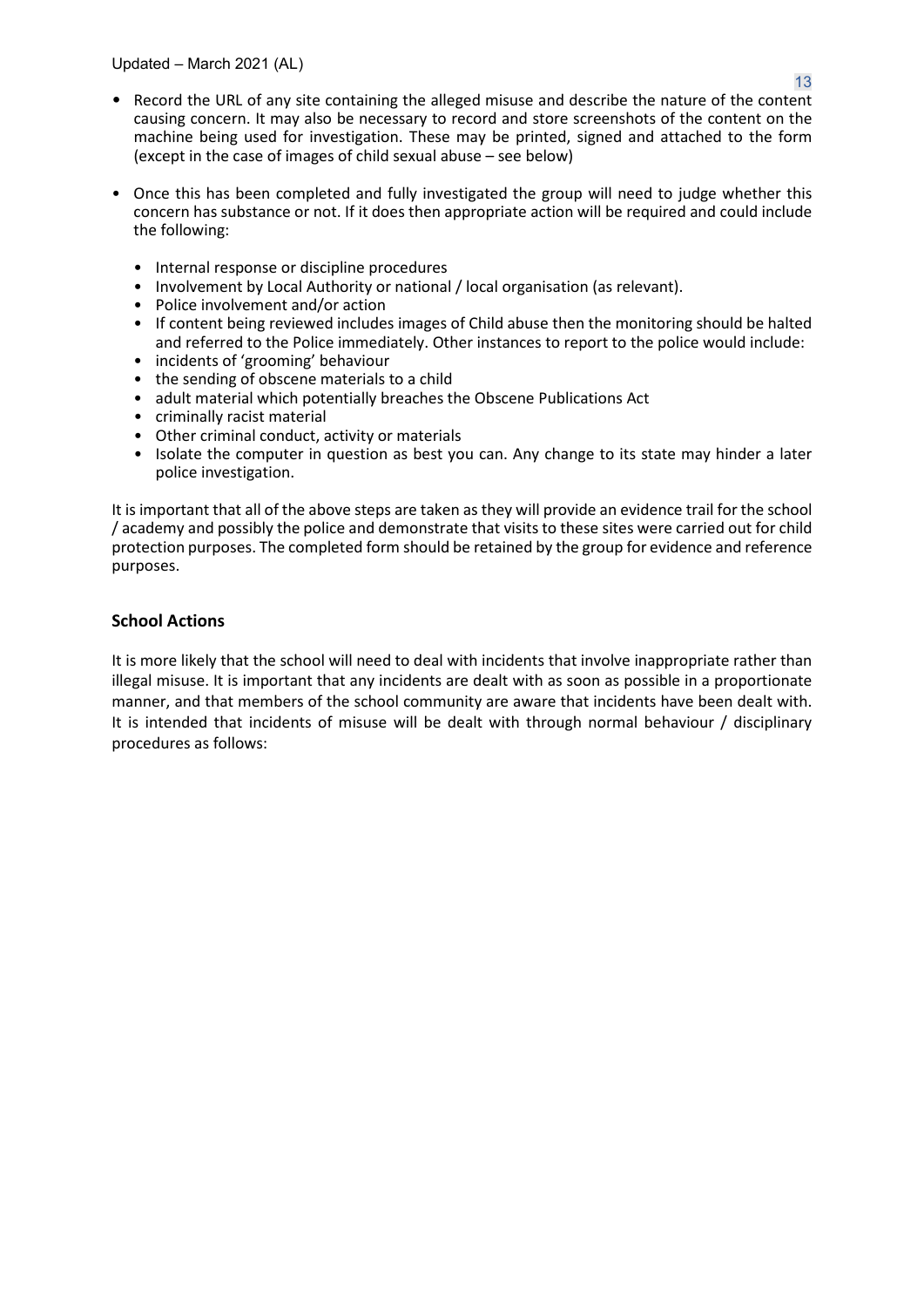| × | ۰. |
|---|----|

**Actions** 

| Incidents:                                                                                                                                                            | Refer to class teacher / tutor | Refer to Leadership Team | Refer to Headteacher | Refer to Police | Refer to technical support<br>ctaff for action rafiltarino | Inform parents / carers | Removal of network<br>intarnat accass right | Warning | datantinn / avrlusinn<br>Further sanction e.g. |
|-----------------------------------------------------------------------------------------------------------------------------------------------------------------------|--------------------------------|--------------------------|----------------------|-----------------|------------------------------------------------------------|-------------------------|---------------------------------------------|---------|------------------------------------------------|
| Deliberately accessing or trying to<br>access material that could be considered<br>illegal (see list in earlier section on<br>unsuitable / inappropriate activities). |                                |                          | ü                    | ü               |                                                            |                         |                                             |         |                                                |
| Unauthorised use of non-educational<br>sites during lessons                                                                                                           | ü                              |                          |                      |                 |                                                            |                         |                                             |         |                                                |
| Unauthorised use of mobile phone /<br>digital camera / other handheld device                                                                                          | ü                              |                          |                      |                 | ü                                                          |                         |                                             |         |                                                |
| Unauthorised use of social networking /<br>instant messaging / personal email                                                                                         | ü                              |                          |                      |                 |                                                            |                         |                                             |         |                                                |
| Unauthorised downloading or uploading<br>of files                                                                                                                     | ü                              |                          |                      |                 |                                                            |                         |                                             |         |                                                |
| Allowing others to access school<br>network by sharing username and<br>passwords                                                                                      |                                | ü                        |                      |                 |                                                            |                         |                                             |         |                                                |
| Attempting to access or accessing the<br>school network, using another student's<br>/ pupil's account                                                                 | ü                              |                          |                      |                 |                                                            |                         |                                             |         |                                                |
| Attempting to access or accessing the<br>school network, using the account of a<br>member of staff                                                                    |                                | ü                        | ü                    |                 |                                                            | ü                       |                                             |         |                                                |
| Corrupting or destroying the data of<br>other users                                                                                                                   | ü                              |                          |                      |                 |                                                            |                         |                                             |         |                                                |
| Sending an email, text or instant<br>message that is regarded as offensive,<br>harassment or of a bullying nature                                                     |                                | ü                        |                      |                 |                                                            |                         |                                             |         |                                                |
| Continued infringements of the above,<br>following previous warnings or sanctions                                                                                     |                                | ü                        |                      |                 |                                                            |                         |                                             |         |                                                |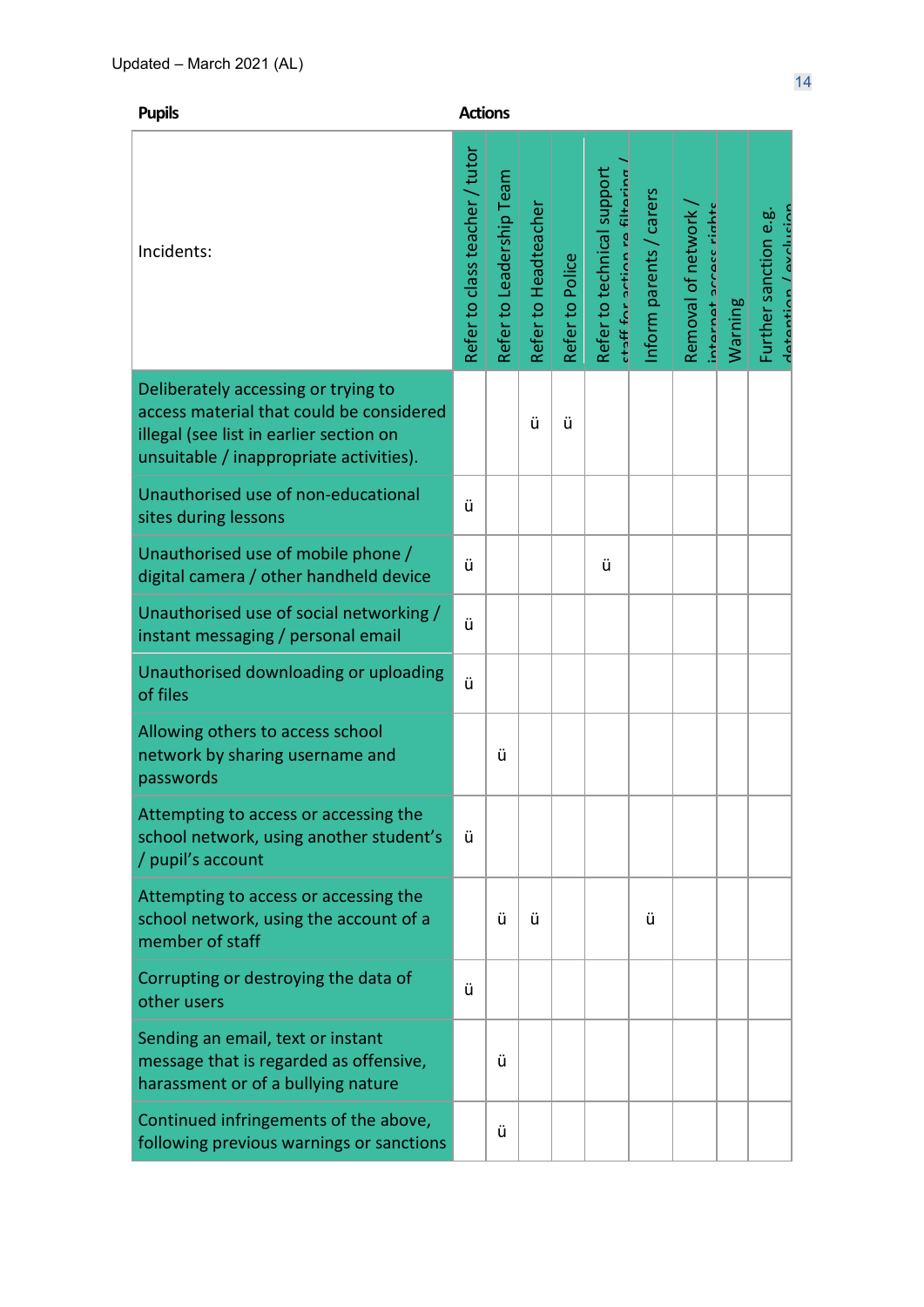| Actions which could bring the school<br>into disrepute or breach the integrity of<br>the ethos of the school                     | ü |   |   |   |   |   |   |  |
|----------------------------------------------------------------------------------------------------------------------------------|---|---|---|---|---|---|---|--|
| Using proxy sites or other means to<br>subvert the school's filtering system                                                     | ü |   |   | ü |   |   |   |  |
| Accidentally accessing offensive or<br>pornographic material and failing to<br>report the incident                               | ü | ü |   | ü | ü |   |   |  |
| Deliberately accessing or trying to<br>access offensive or pornographic<br>material                                              | ü | ü | ü |   |   | ü | ü |  |
| Receipt or transmission of material that<br>infringes the copyright of another<br>person or infringes the Data Protection<br>Act | ü |   |   |   |   |   |   |  |

| <b>Staff</b>                                                                                                                                                                                   | <b>Actions</b>                        |              |                 |                                                                                            |         |                     |  |
|------------------------------------------------------------------------------------------------------------------------------------------------------------------------------------------------|---------------------------------------|--------------|-----------------|--------------------------------------------------------------------------------------------|---------|---------------------|--|
| Incidents:                                                                                                                                                                                     | Leadership<br>$\overline{c}$<br>Refer | Refer to ISP | Refer to Police | Support Staff for action<br><b>Technica</b><br>re filtering eto<br>$\overline{S}$<br>Refer | Warning | Disciplinary action |  |
| Deliberately accessing or trying to access<br>material that could be considered illegal (see<br>list in earlier section on unsuitable /<br>inappropriate activities).                          | ü                                     | ü            | ü               | ü                                                                                          |         | ü                   |  |
| Inappropriate personal use of the internet /<br>social networking sites / instant messaging /<br>personal email                                                                                | ü                                     |              |                 |                                                                                            | ü       |                     |  |
| Unauthorised downloading or uploading of<br>files                                                                                                                                              | ü                                     |              |                 |                                                                                            |         |                     |  |
| Allowing others to access school network by<br>sharing<br>username<br>passwords<br>and<br><b>or</b><br>attempting to access or accessing the school<br>network, using another person's account | ü                                     |              |                 |                                                                                            | ü       |                     |  |

15